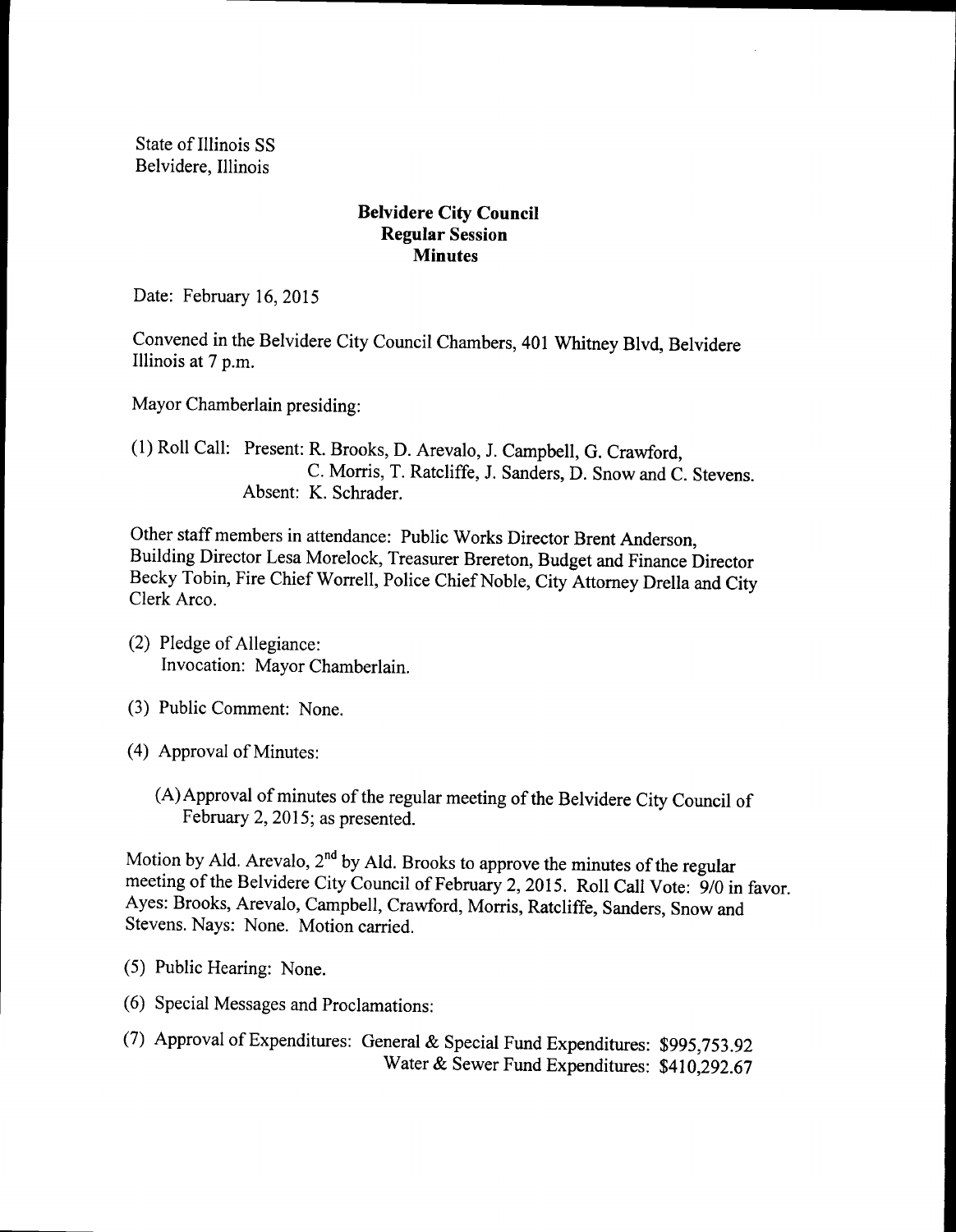Motion by Ald. Snow, 2<sup>nd</sup> by Ald. Arevalo to approve the General & Special Fund Expenditures in the amount of \$995, 753. 92. Roll Call Vote: 9/0 in favor. Ayes: Arevalo, Campbell, Crawford, Morris, Ratcliffe, Sanders, Snow, Stevens and Brooks. Nays: None. Motion carried.

Motion by Ald. Ratcliffe, 2<sup>nd</sup> by Ald. Arevalo to approve the Water & Sewer Fund Expenditures in the amount of \$410,292.67. Roll Call Vote:  $9/0$  in favor. Ayes: Campbell, Crawford, Morris, Ratcliffe, Sanders, Snow, Stevens, Brooks and Arevalo. Nays: None. Motion carried.

- 8) Committee Minutes & Reports of City Officers:
	- A) Belvidere Police Department Overtime Report of January 20, 2015 through February 2, 2015.
	- (B) Belvidere Fire Department Overtime Report of January 21, 2015 through February 3, 2015.
	- (C) Monthly Report of Building Department Revenues January 2015.
	- (D) Monthly Report of Belvidere-BC Planning Department January 2015.
	- E) Boone County Health Department 2014 Annual Report.
	- F) Building Department Annual Report of 2014.
	- (G) Monthly Treasurer's Report  $-$  January 2015.
	- H) Monthly General Fund Report—January 2015.
	- I) Monthly Water/Sewer Fund Report— January 2015.
	- (J) Minutes of City of Belvidere Planning and Zoning Commission of February 10, 2015.

Let the record show these reports and minutes were read and placed on file.

 $(K)$  Minutes of Committee of the Whole – Building, Planning and Zoning and Public Works of February 9, 2015.

Motion by Ald. Snow,  $2^{nd}$  by Ald. Sanders to approve the minutes of Committee of the Whole – Building, Planning and Zoning and Public Works of February 9, 2015. Roll Call Vote: 9/0 in favor. Ayes: Crawford, Morris, Ratcliffe, Sanders, Snow, Stevens, Brooks, Arevalo and Campbell. Nays: None. Motion carried.

9) Unfinished Business:

A) Ord.  $\#244H - 2^{nd}$  Reading: An Ordinance Authorizing the Sale of Certain Personal Property (Fire Department Vehicle).

Motion by Ald. Crawford,  $2<sup>nd</sup>$  by Ald. Snow to pass Ord. #244H. Roll Call Vote: 9/0 in favor. Ayes: Morris, Ratcliffe, Sanders, Snow, Stevens, Brooks, Arevalo, Campbell and Crawford. Nays: None. Motion carried.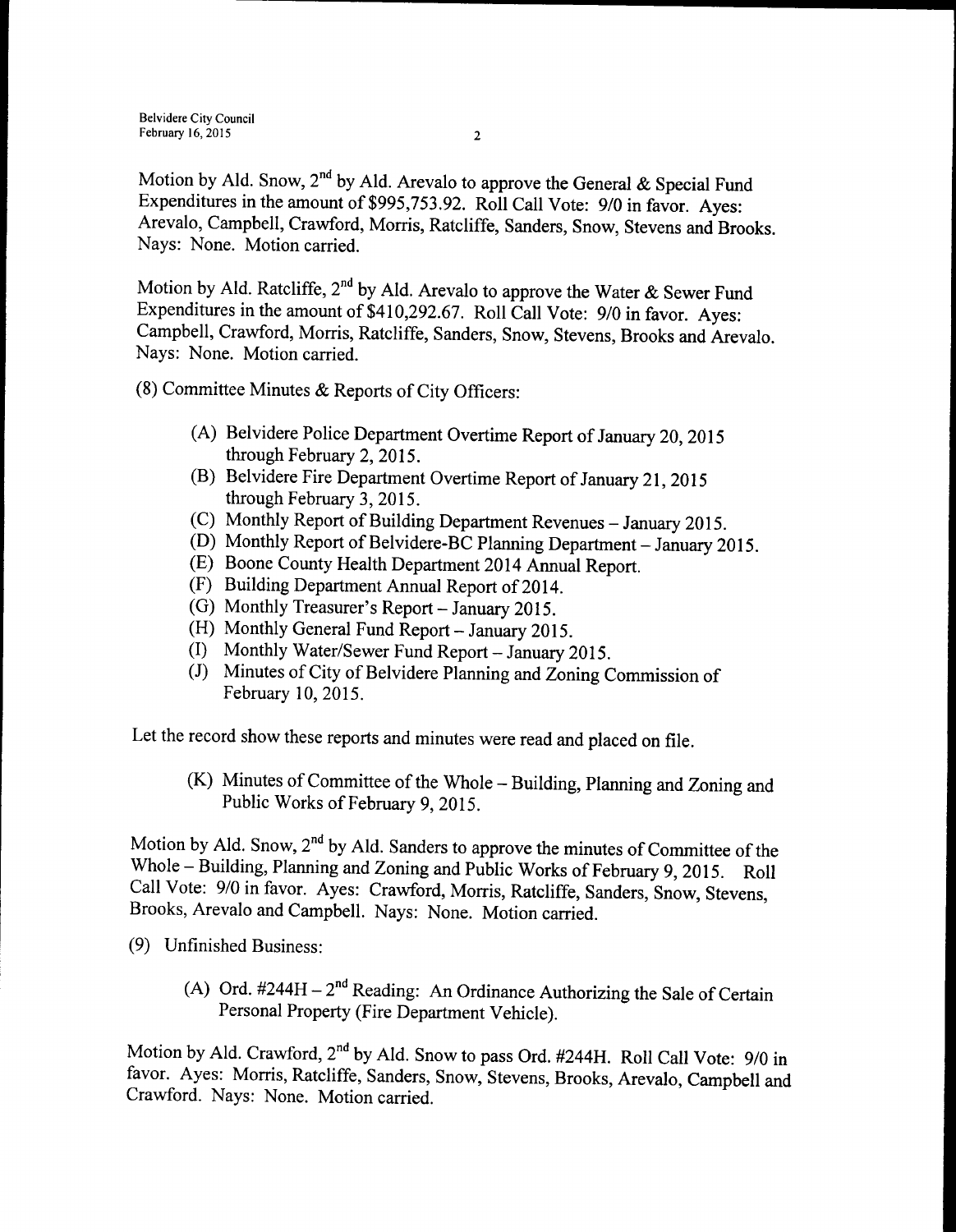10) New Business:

A) Ord. #245H - 1<sup>st</sup> Reading: An Ordinance Annexing Certain Territory Commonly known as Newburg Road Lift Station to the City of Belvidere, Boone County, Illinois.

Let the record show Ord. #245H was placed on file for first reading.

B) Res. # 2027-2015: A Resolution Authorizing Certain Annual Parades for 2015.

Motion by Ald. Crawford, 2<sup>nd</sup> by Ald. Snow to adopt Res. #2027-2015: Roll Call Vote: 9/0 in favor. Ayes: Ratcliffe, Sanders, Snow, Stevens, Brooks, Arevalo, Campbell, Crawford and Morris. Nays: None. Motion carried.

Motions forwarded from Committee of the Whole—Building, Planning and Zoning and Public Works of February 9, 2015.

- A) Motion to approve the low bid from PDC Laboratories for the groundwater monitoring at Belvidere Municipal Landfill #1 from July 2015 until August 2016 in the amount of \$5,127.30. Roll Call Vote: 9/0 in favor. Ayes: Sanders, Snow, Stevens, Brooks, Arevalo, Campbell, Crawford, Morris and Ratcliffe. Nays: None. Motion carried.
- $(B)$  Motion to approve the proposal from RK Johnson & Associates in an amount not-to-exceed \$7, 650 to complete the GIS Mapping of Storm Basin M and Storm Basin N. Roll Call Vote: 9/0 in favor. Ayes: Snow, Stevens, Brooks, Arevalo, Campbell, Crawford, Morris, Ratcliffe and Sanders. Nays: None. Motion carried.
- C) Motion by Ald. Snow,  $2<sup>nd</sup>$  by Ald. Crawford to approve waiving the bidding process for Fourth Street Lift Station Control Panel Replacement. Roll Call Vote: 9/0 in favor. Ayes: Stevens, Brooks, Arevalo, Campbell, Crawford, Morris, Ratcliffe, Sanders and Snow. Nays: None. Motion carried.
- $(D)$  Motion to approve the proposal from Thompson-Hopps to replace the existing control panel at the Fourth Street Lift Station with two NEMA 4X stainless steel units, in the amount of \$15,890. This work will be paid for from the Sewer Depreciation Fund. Roll Call Vote: 9/0 in favor. Ayes: Brooks, Arevalo, Campbell, Crawford, Morris, Ratcliffe, Sanders, Snow and Stevens. Nays: None. Motion carried.